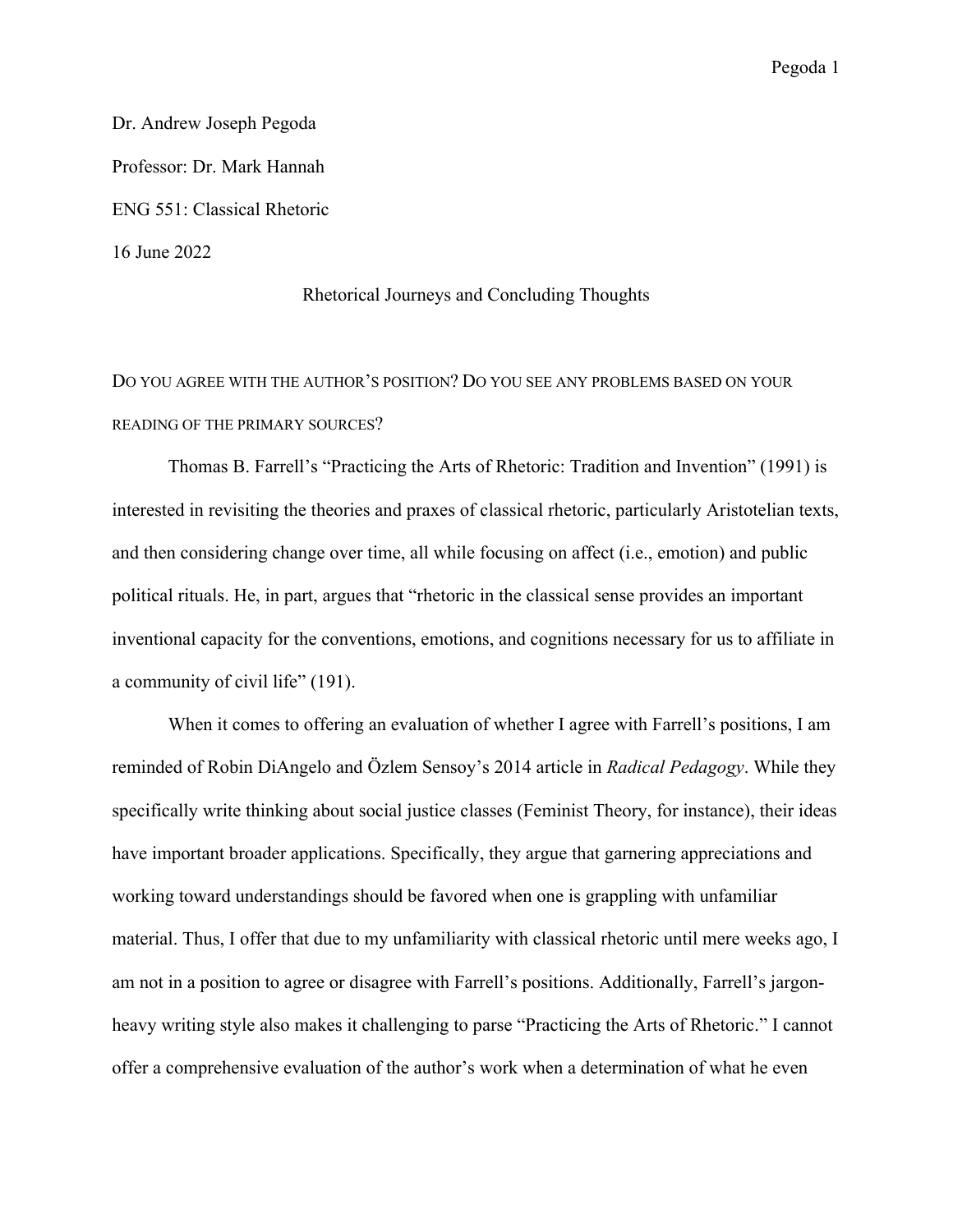says is difficult-to-impossible. In one otherwise especially clear section about public speeches by Vaclav Havel and Phillip Jenninger, Farrell writes, "Even in cases where disputation seems to have been 'resolved,' what happens is more fittingly encompassed by Burke's 'barnyard scramble' metaphor" (207). The article does not explain this metaphor, does not have an explanatory footnote or a footnote with information that would allow for further reading or source verification, and does not provide a first name for Burke. (A Google search does not lead to any answers either. And certainly, part of the issue could be that on-going conversations specific to Burke's original audience would have made any additional information about Burke's metaphor redundant.) Another unclear or packed sentence reads, "Instead of presupposing the appropriate as an *a priori* validity claim in advance of speech, *rhetoric practice enacts the norms of propriety collaboratively with interested collective others*" (200, emphasis in original).

Farrell's section about Havel and Jenninger deserves some further comments. For one thing, like Plato and Cicero, for example, Farrell is very interested in all things to do with public speeches. On a different note, Farrell explains that these men delivered important speeches with very different approaches and very different outcomes. Farrell says—but without sufficient supporting evidence in the form of extended quotations from primary texts—that the (mis)understandings of the historical moment at hand impacted how audiences received these speeches. Upon becoming Czech president, Havel offered a vision that distanced the past and embraced a future of change and opportunity—a kind of encomium that brings Isocrates's "Evagoras" to mind and its explanations of what a good man (person) does and looks like, what is praiseworthy and its offerings of encouragement. Jenninger, in contrast, took a "it's your fault; it's your fault, too" approach when addressing his audience about the Holocaust and had to resign his post the following morning because people were so outraged.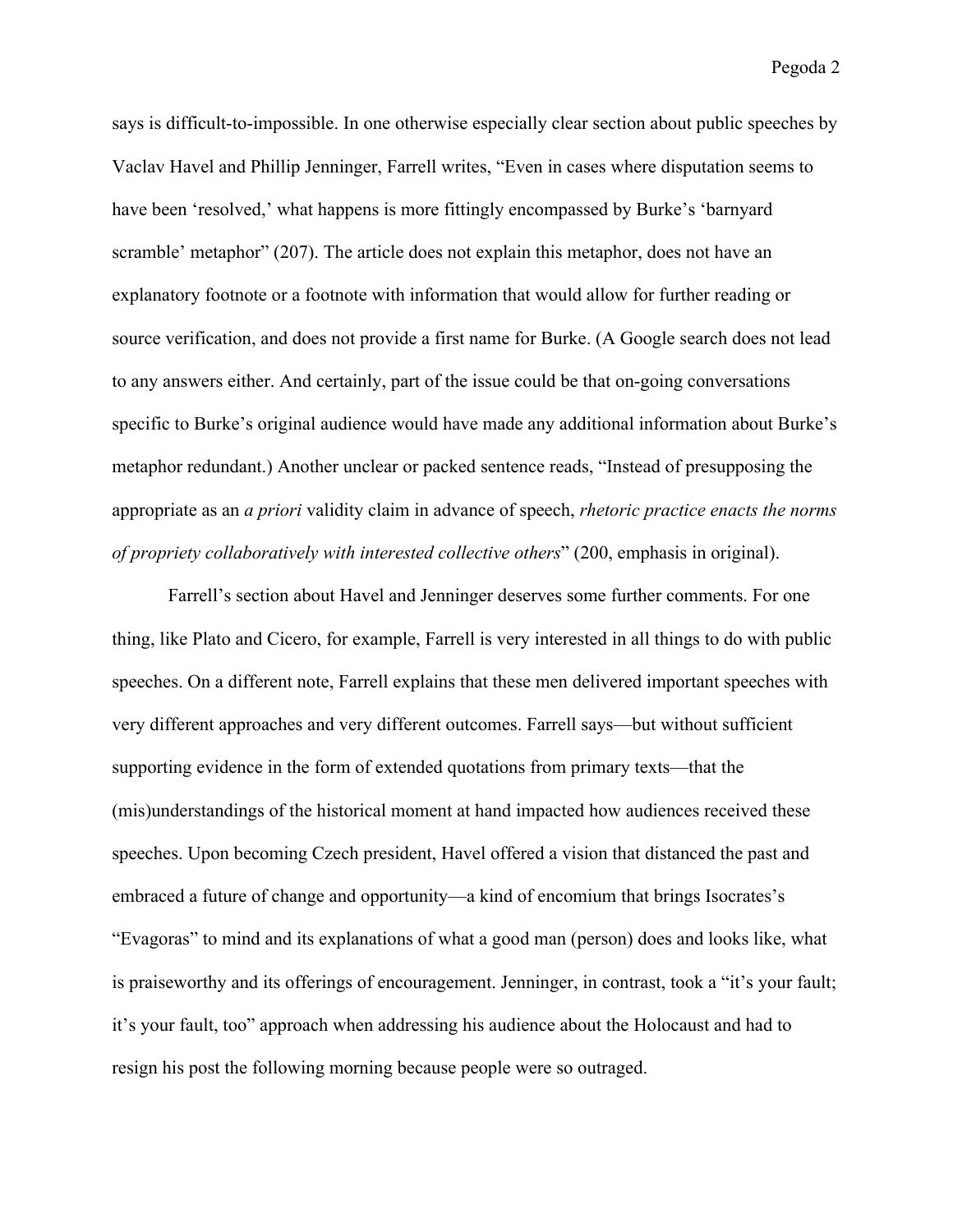While Farrell's article does not grapple with what it means for something to be *true*, we can extrapolate some of his thoughts about *truth*. In particular, he accepts the speeches by Havel and Jenninger as simply being true. He accepts the reactions to these speeches as being without question true, too. (And we should note that a person's reactions are always true and valid, but reactions might not match more credible or established evidence or a more philosophical definition of any larger truth[s].) Farrell also takes a very confident tone, such that he assumes his own arguments are, without question, *true* and accurate. Thus, Farrell's "Practicing the Art of Rhetoric" suggests that he does not see rhetoric or life with the nuance embraced by those we call Sophists. For example, Gorgias's "Encomium of Helen" shows a truth that demands careful study, study that makes judgments about what to accept and what to reject, study that even embraces themes that might challenge mores and cause discomfort, study that sees complications, and study that appreciates differences. This encomium recognizes a truth that is relative—and by implication, more inclusive. One of Farrell's concluding comments—"Rhetoric, as I have tried to express it here, is more than the practice; it is the entire process of forming, expressing, and judging public thought in real life"—suggests a view that *truth* is absolute and that allows no room for the relative. Such a view is similar to Plato who uses fictional versions of historical individuals in *Gorgias* to suggest that truth and knowledge is to be recovered or remembered, not produced and not part of a journey and not something that occurs on complicated post-structuralists spectrums.

#### HOW DO YOU SEE RHETORICAL THEORY WORKING TODAY?

*Today* is an elusive and fascinating and ephemeral concept, especially given that the course examples of contemporary rhetoric emerged decades ago: Farrell's work comes from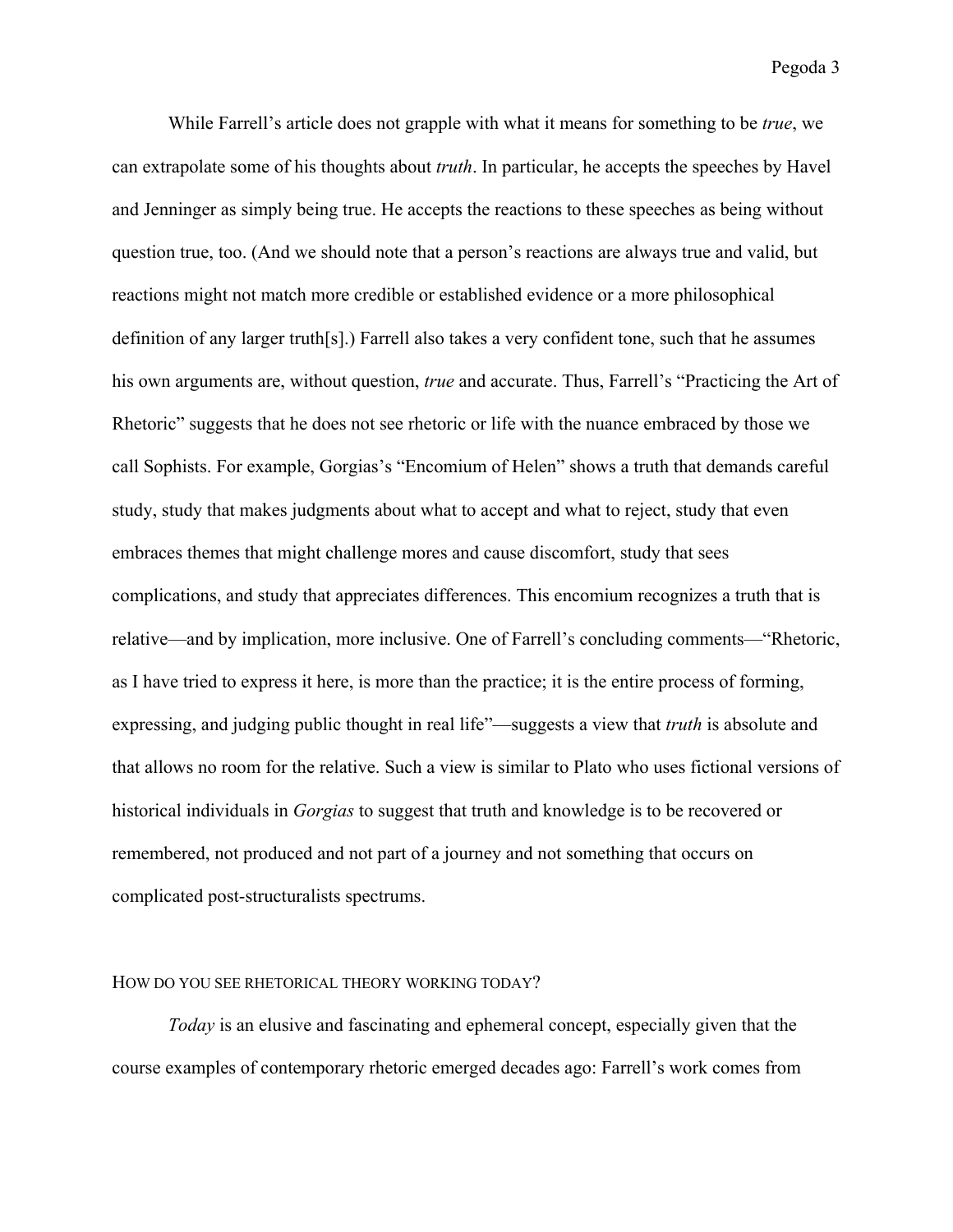1991, and Robert Hariman's work comes from February 1986—making it six months older than me. In contrast to both the proto-rhetoricians and the first rhetoricians over two millenniums ago, Farrell's work does suggest a broadened rhetoric—one interested in speech, but one also interested in other cultural texts—as his analysis includes mentions of film and oil painting in the context of rhetorical texts. Additionally, whereas Farrell's predecessors centered on a rhetoric more focused on delivery techniques for the public speaker of forensic or ceremonial rhetoric, for example, Farrell shows extended interest in what comes after such public speeches and uses specialized trajectories to offer thoughts. Said differently, in contrast to the praxis focus of classical rhetoric, contemporary rhetoric is more theoretical, if we use Farrell is a kind of standin for contemporary rhetoric.

When thinking about contemporary rhetoric and *today*, I am also reminded of Vershawn Ashanti Young's "Straight Black Queer: Obama, Code-Switching, and the Gender Anxiety of African American Men" (2014). This fascinating and well-written article uses rhetoric theory to offer understandings of how people react to Barack Obama's public behavior. Young's arguments are also informed by feminist theory, queer theory, and linguistics. More particularly, Young offers a contemporary rhetoric that also builds from close understandings of concepts such as *intersectionality* and *positionality*, concepts that were unavailable to Farrell.

Furthermore, when thinking about rhetorical theory in 2022, the main place I see it operating is in the instruction of writing. I have taken and taught numerous writing classes at the college level. Additionally, my students always complete regular writing and speaking assignments. Because of this class in rhetoric, I have finally established some long-needed neural networks. I finally understand some of the historical backdrops as to the *whys* and *hows* of how we communicate and teach as we do. Additionally, I recognize that what I read and hear in my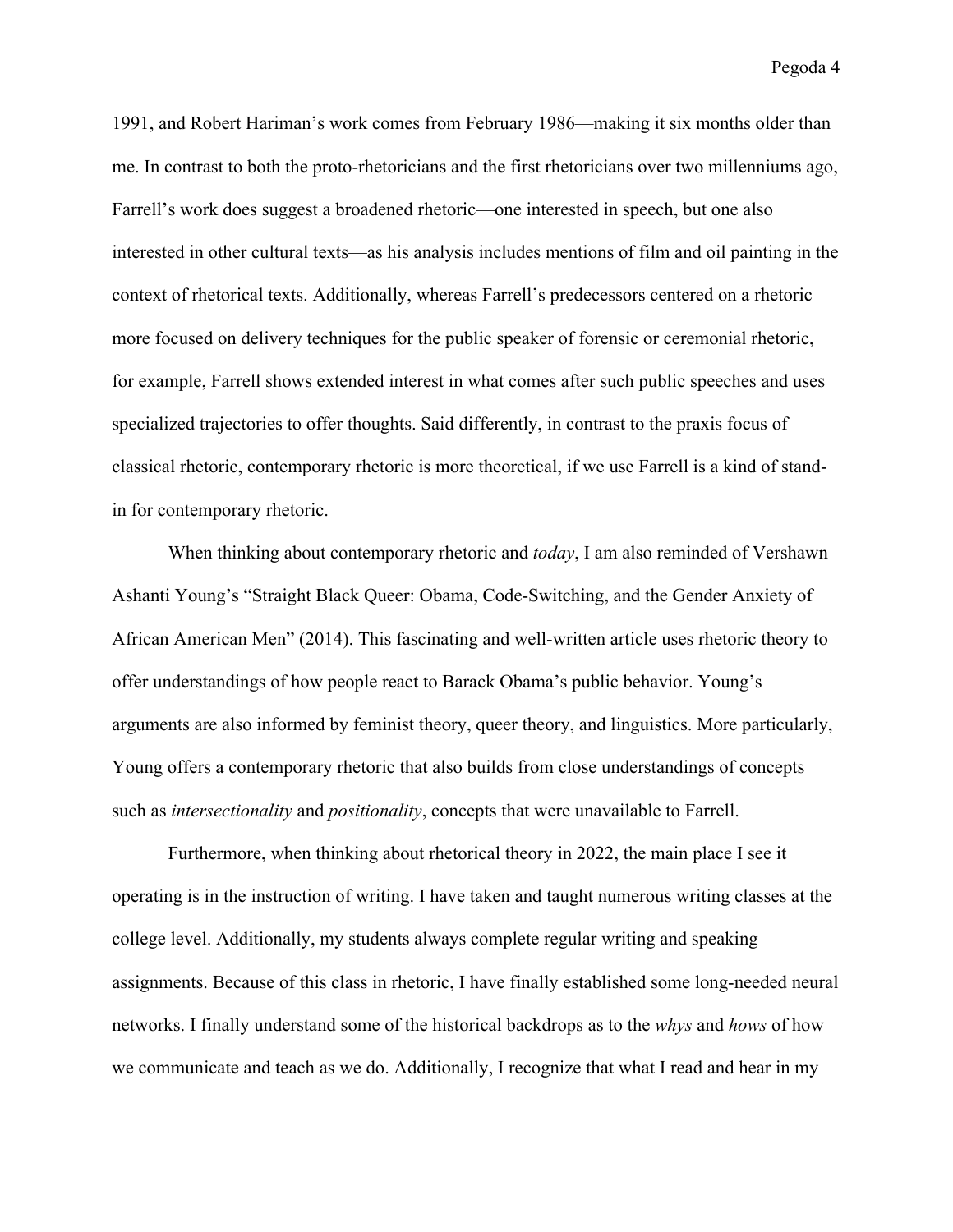daily life is also a manifestation of rhetorical praxis and such texts can be further understood and studied following general guidelines of rhetorical analysis.

# WHAT DO YOU THINK RHETORIC IS? SHOULD BE?

"What do you think rhetoric is" is really two questions. Rhetoric is an academic discipline. (Rhetoric as an academic discipline is, in varying ways, associated with Communication Studies, with Speech Communication, with Composition Studies, and with English Studies. Occasionally, Rhetoric is its own department.) When the term started, I offered the following working definition of *rhetoric*: *rhetoric* is the study of meanings and powers as shaped by intersectionalities and positionalities and as shaped by contexts, histories, and mediums. I stand by this definition when thinking about the academic field called Rhetoric both in terms of what it is and what it should be.

Rhetoric is also a kind of synonym for communication—including but not limited to any kind of writing but especially speech. Rhetoric helps us see and hear what texts communicate, even as some communication happens in the unconscious realm. (*Texts* encompassing anything that and anyone who can be analyzed). Thus, we find rhetoric—communication—when listening to a politician speak or when reading the lyrics of a song, but we also find rhetoric communication—when walking into a room or driving down the street.

#### WHAT WILL YOU TAKE AWAY FROM THIS CLASS?

The way my education has worked out, Rhetorical Traditions: Classical Rhetorics has been my first exposure to work by the sophists, by Isocrates, by Plato, by Aristotle, and by Cicero. And for that, I am grateful. A takeaway is that my commitment to and desire to become a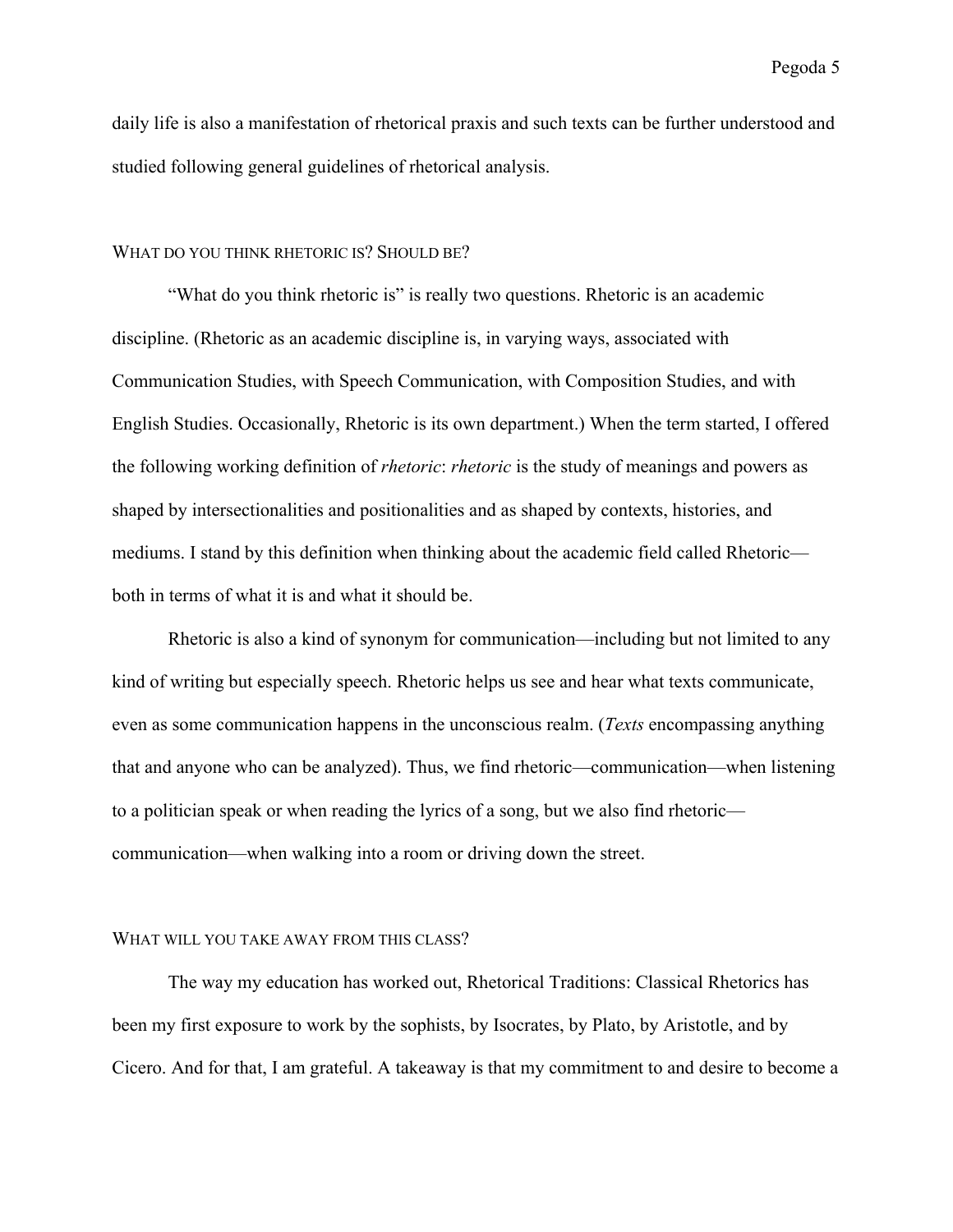student again after over four years as just the professor was a good choice—learning is fun and learning is important. There is always more to learn. The reading material, just being so different from my typical library materials and lacking in knowledge of ancient history, has been challenging at times. This challenge has reminded me in a very personal way that learning is and should be challenging and gives me insights as to how my own students feel taking their first gender studies, religious studies, or film studies class. A takeaway will also be fond memories of long discussion board posts and exchanges with others, as well as how educational and how valuable it is to receive extended, thoughtful feedback (thank you).

While already mentioned above, another takeaway is an understanding of how our basic frameworks for speaking and writing have deep and important roots in Ancient Greece and in Ancient Rome. I appreciate that speaking, very effective high-stakes public speaking, was vital in their society and in ways we cannot possibly understand today. Although, I do not currently have strong cravings to learn more about classical rhetoric, I do have a stronger desire than ever to learn more about modern and contemporary rhetoric and learn why people have said my own work makes me an academic rhetorician.

Collectively, before this class *rhetoric* is something I have long heard about—I probably first heard the word in 2004 when enrolling in Composition & Rhetoric I and then heard it mentioned again in 2007 in the upper-division class, Advanced Writing. During and after my time getting my doctorate in History, I heard *rhetoric* on occasion and often specifically engaged in rhetorical analysis and work using my concepts of "the rhetoric of implied inclusion"/"the rhetoric of implied exclusion." Because of this class, I now understand that any kind of speech is a kind of rhetoric, too. But, most importantly, I finally have an up-close, firsthand, tangible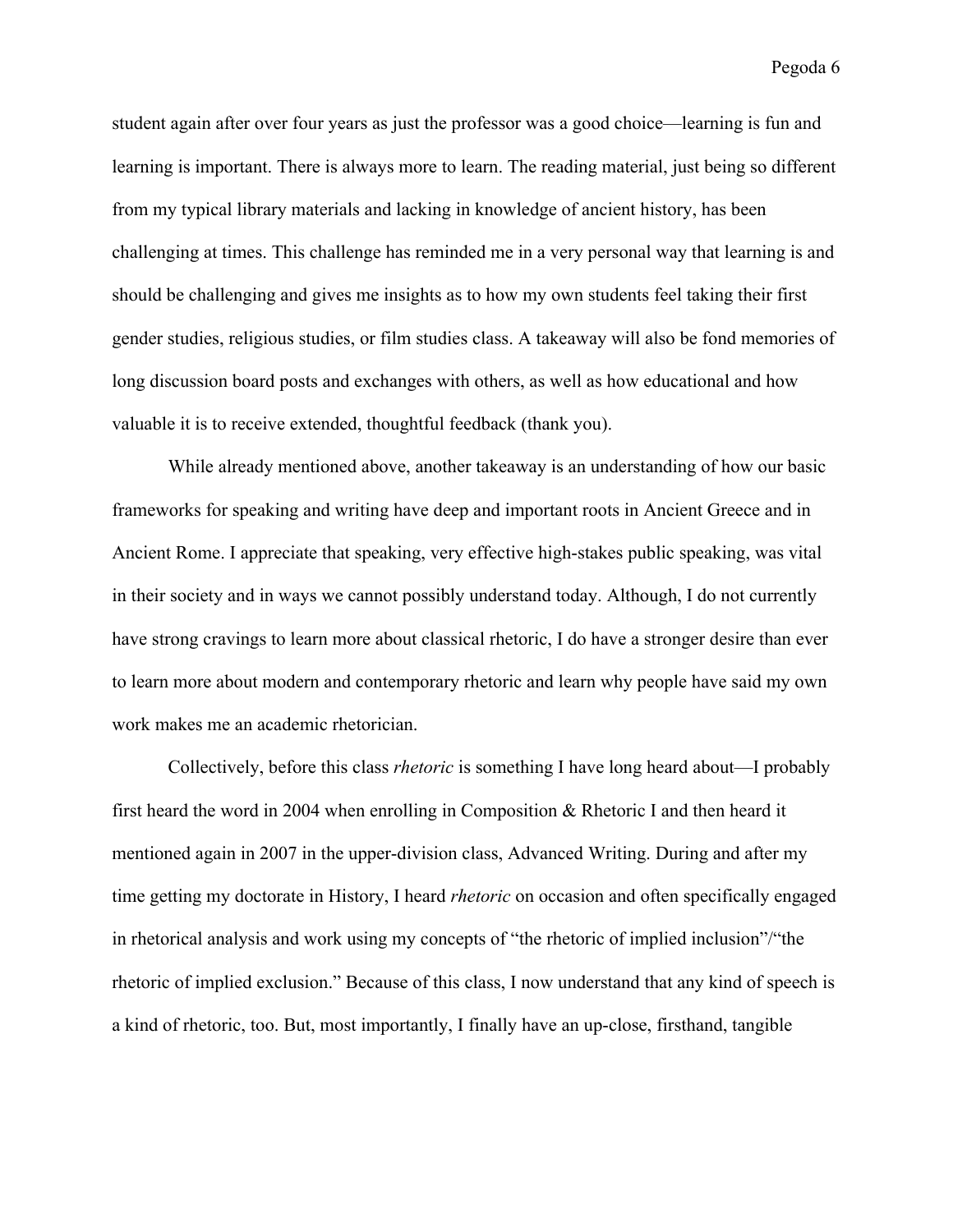experience engaging with the academic and historical discourse that is Rhetoric. *Rhetoric*, as an academic discipline, is 'real' and has meaning to me it did not previously have.